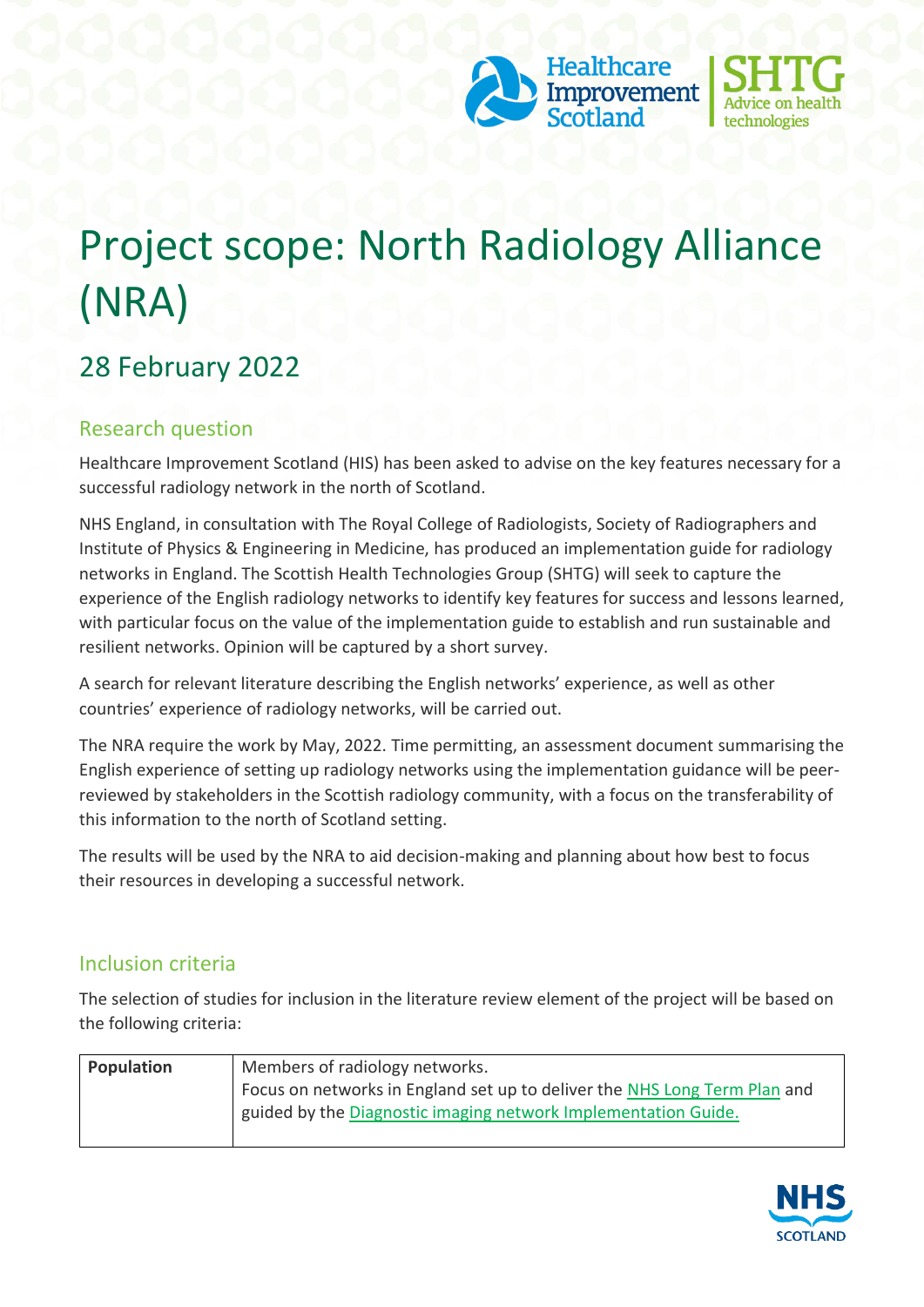| Intervention    | Creation of network/ use of implementation guides                                                                                                                                                                                                                                                                                             |
|-----------------|-----------------------------------------------------------------------------------------------------------------------------------------------------------------------------------------------------------------------------------------------------------------------------------------------------------------------------------------------|
|                 |                                                                                                                                                                                                                                                                                                                                               |
| Comparator      | Operating model prior to establishment of network                                                                                                                                                                                                                                                                                             |
|                 |                                                                                                                                                                                                                                                                                                                                               |
| <b>Outcomes</b> | Experience of individuals within networks:                                                                                                                                                                                                                                                                                                    |
|                 | success of network (benefits to patients, workforce and service operations)                                                                                                                                                                                                                                                                   |
|                 | what parts of the NHS England guidance was of particular value                                                                                                                                                                                                                                                                                |
|                 | lessons learned                                                                                                                                                                                                                                                                                                                               |
|                 | any key success factors identified (was nationally available leadership<br>support/ funding/ national strategy to direct activities key to any of the<br>successes (NHS England have funded community diagnostic hubs for example<br>and invited interested networks to bid – driving specific changes in the way<br>services are delivered)? |
|                 | timescales to establish a network                                                                                                                                                                                                                                                                                                             |
| <b>Limits</b>   | Achieving the outcomes is contingent on input from colleagues and stakeholders<br>across the UK. Where it has not been possible to achieve the outcomes, this will be<br>documented within the final report.                                                                                                                                  |